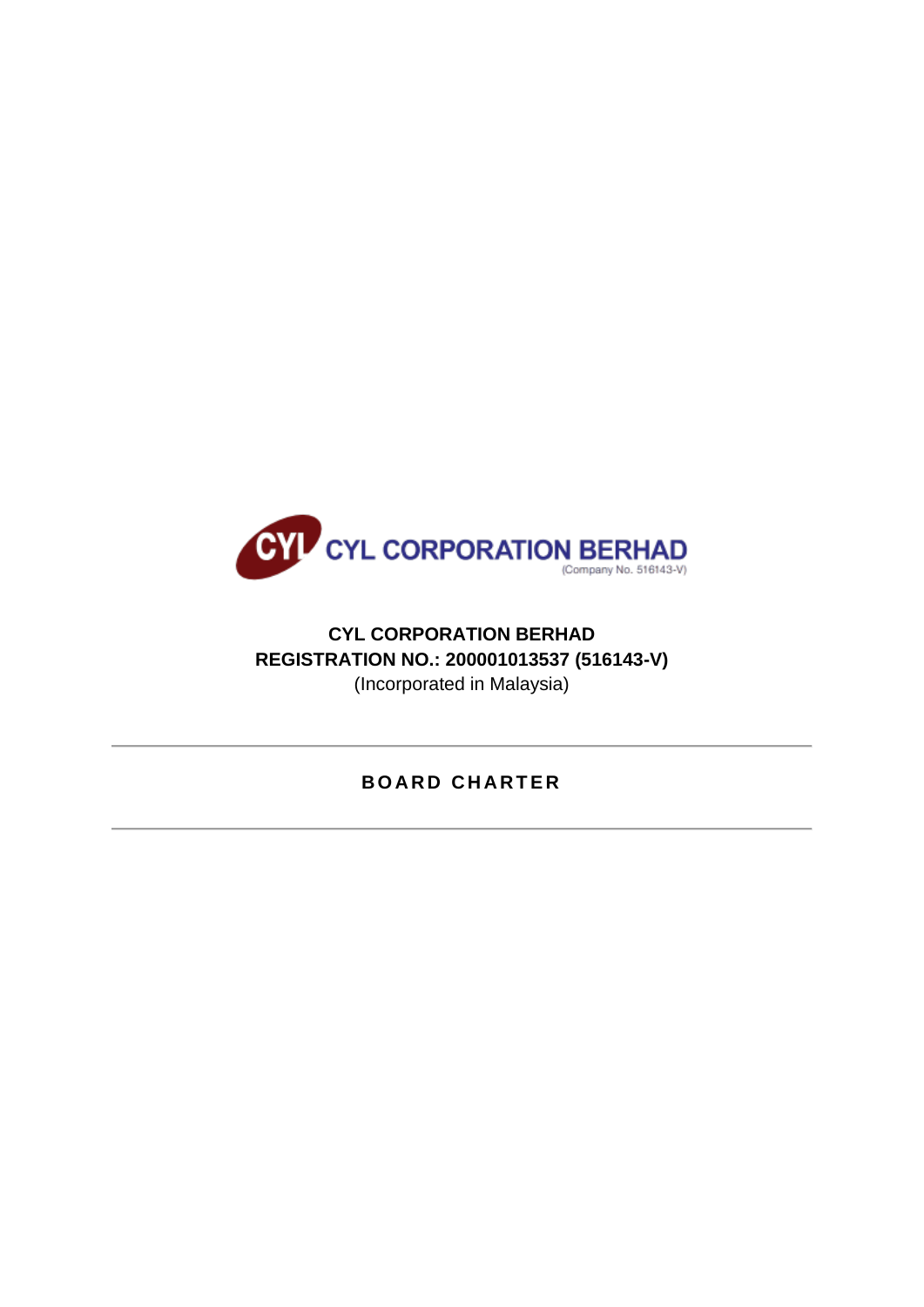

### **BOARD CHARTER**

#### **1. PURPOSE AND OBJECTIVE**

- 1.1 The Board of Directors of CYL Corporation Berhad (the "Board") is responsible in ensuring that CYL Corporation Berhad (the "Company") and its subsidiary (the "Group") are well managed at all times. The Board takes full responsibility for the overall direction and performance of the Group. In this regard, the Board Charter shall constitute and form an integral part of each Director's duties and responsibilities.
- 1.2 The purpose of the Board Charter is to ensure that all Board members are aware of their duties and responsibilities as Board members. The Board Charter would act as a source reference and primary induction literature to provide insights to existing and prospective members of the Board.
- 1.3 The guiding principles of the Board Charter include the following:-
	- (a) Companies Act 2016 ("Act");
	- (b) Constitution of CYL;
	- (c) Main Market Listing Requirements ("MMLR") of Bursa Malaysia Securities Berhad ("Bursa Securities");
	- (d) Malaysian Code of Corporate Governance ("MCCG"); and
	- (e) Any other applicable laws or regulatory requirements.

In the event of a conflict between the Constitution of the Company and the Board Charter, the provisions of the former shall have precedence subject to compliance with the legislation and regulatory requirements.

### **2. BOARD SIZE AND COMPOSITION**

- 2.1 The size of the Board shall be in accordance with the Constitution of the Company. The Board shall, with the assistance of the Nomination Committee ("NC"), review the size and composition of the Board from time to time, to determine the impact on the Board's effectiveness and ensure the Board is periodically refreshed.
- 2.2 The Constitution of the Company provides for a minimum of two (2) Directors.
- 2.3 In accordance with the MMLR of Bursa Securities, at least two (2) Directors or one-third (1/3rd) of the Board, whichever is the higher, are Independent Non-Executive Directors. If the number of Directors is not three (3) or a multiple of three (3), then the number nearest to one-third  $(1/3<sup>rd</sup>)$  must be used.
- 2.4 In the event of any vacancy in the Board, resulting in non-compliance with paragraph 2.3 above, the Company must fill the vacancy within three (3) months from the occurrence of the event.
- 2.5 The Board shall endeavour to have at least 30% women directors.
- 2.6 The Board shall consist of qualified individuals with diverse professional background, skills, extensive experience and knowledge necessary to govern the Company.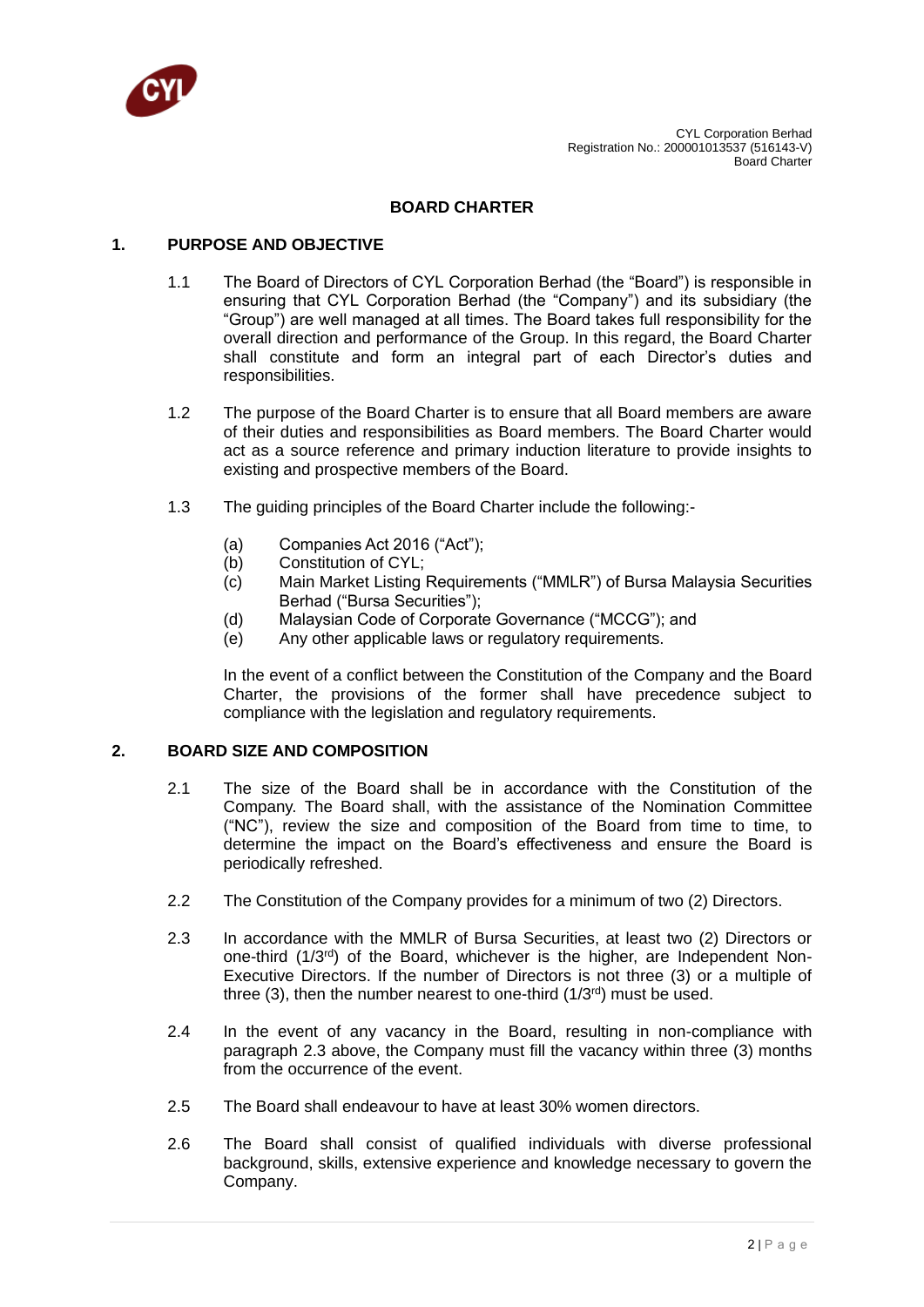

- 2.7 Appointment of a new Director is a matter for consideration and decision by the Board, upon the recommendation from the NC. In making these recommendations, the NC will assess the suitability of candidates, taking into account the qualifications, credentials, core competencies vis-à-vis the composition, the required mix of skills, expertise and experience, character, professionalism, integrity, competencies, time commitment and other qualities, which the potential candidate would bring to the Board to effectively discharge his/her role as Director of the Company.
- 2.8 No person shall be appointed, re-appointed, elected or re-elected as a Director on the Board or continue to serve as a Director if the person is or becomes an active politician. A person is considered an "active politician" if he/she is a Member of Parliament, State Assemblyman or holds a position at the Supreme Council or division level in a political party.

## **3. TENURE OF DIRECTORS**

- 3.1 Pursuant to the Constitution of the Company, a new Director appointed by the Board to fill a casual vacancy or as an addition to the Board shall hold office only until the next Annual General Meeting ("AGM") at which he/she will retire and be available for re-appointment. One-third (1/3rd) of the Board, or if their number is not a multiple of three (3), then the number nearest to one-third ( $1/3^{rd}$ ), shall retire from office and be eligible for re-election at every AGM. All Board members are subject to retirement by rotation at least once in every three (3) years and be eligible for re-election.
- 3.2 The Board, with the assistance of the NC, will assess the Directors' standing for re-election. The re-election of a Director shall be subject to satisfactory evaluation of the Director's performance and contribution to the Board.
- 3.3 The tenure of an Independent Non-Executive Director shall not exceed a term limit of nine (9) years. Upon completion of the nine (9) years, an Independent Non-Executive Director, may continue to serve on Board as a Non-Independent Non-Executive Director.
- 3.4 If the Board intends to retain an Independent Non-Executive Director beyond nine (9) years, the Board shall provide justification and seek annual shareholders' approval through a two-tier voting process.

### **4. DIRECTORS' TIME COMMITMENT**

- 4.1 A Director shall not hold more than five (5) directorships in listed issuers as prescribed by Bursa Securities.
- 4.2 The Board should obtain this commitment from Directors prior to their appointment. Every Director must attend at least 50% of the total Board of Directors' meetings held during a financial year. A Director shall vacate office if he/she absent for more than 50% of the total Board meetings held during the financial year.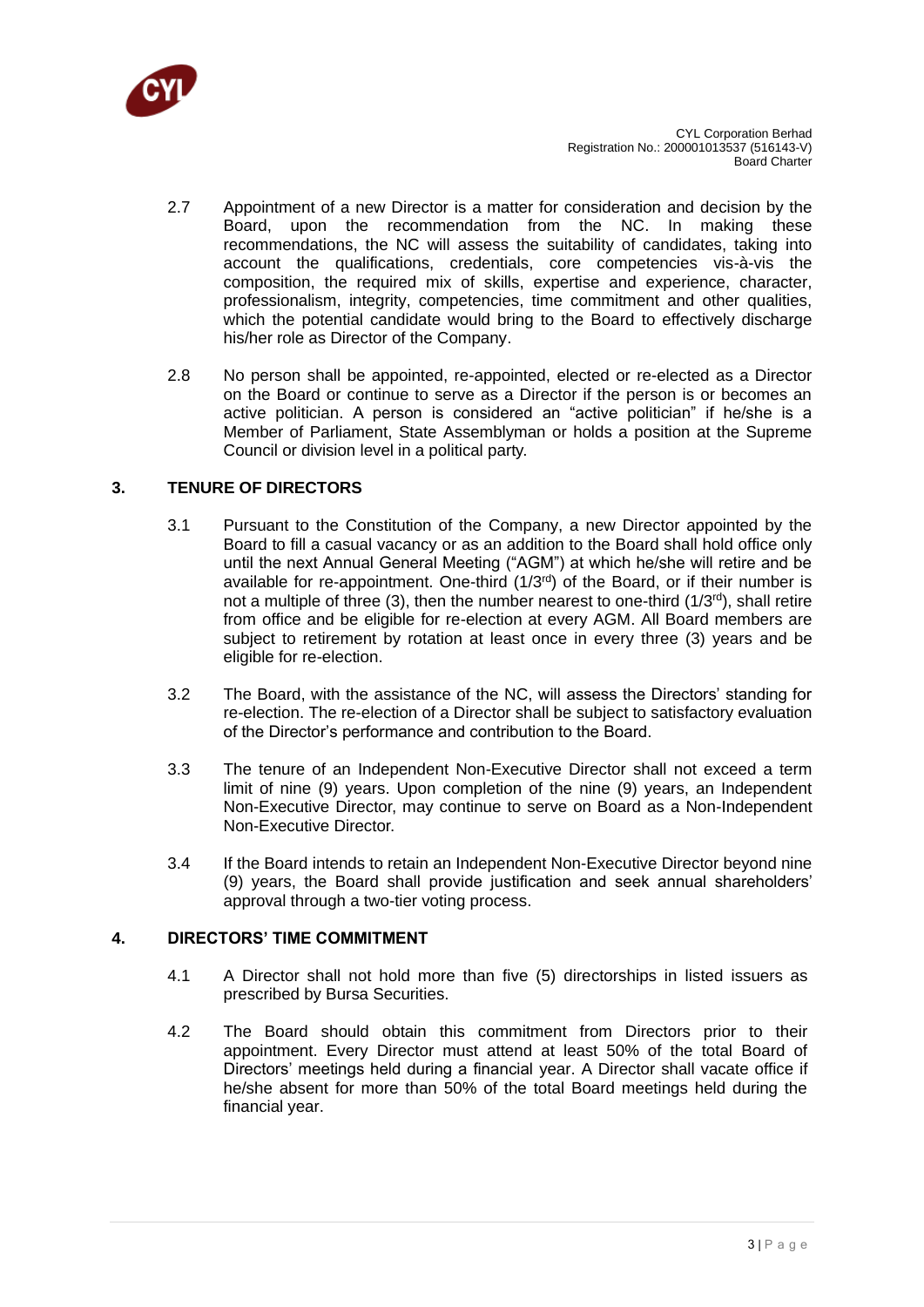

4.3 A Director may accept appointments to other boards, provided that such appointments do not result in any conflict of interest with the Group and does not detrimentally affect the Director's performance as a Board member. The Director shall notify the Chairman before accepting any new directorships and the notification shall provide for an indication of time that will be spent on the new appointment.

## **5. ROLES AND RESPONSIBILITIES**

### **5.1 The Board**

In order to ensure effective discharge of the Board's functions, the Board assumes, amongst others, the following roles and responsibilities:-

- (a) together with Senior Management, promote good corporate governance culture within the Company which reinforces ethical, prudent and professional behaviour;
- (b) review, challenge and decide on Management's proposals for the Company, and monitor its implementation by Management;
- (c) ensure that the strategic plan of the Company supports long-term value creation and includes strategies on economic, environmental and social considerations underpinning sustainability;
- (d) supervise and assess Management's performance to determine whether the business is being properly managed;
- (e) ensure there is a sound framework for internal controls and risk management;
- (f) understand the principal risks of the Company's business and recognise that business decisions involve the taking of appropriate risks;
- (g) set the risk appetite within which the Board expects Management to operate and ensure that there is an appropriate risk management framework to identify, analyse, evaluate, manage and monitor significant financial and non-financial risks;
- (h) ensure Senior Management has the necessary skills and experience, and there are measures in place to provide for the orderly succession of Board and Senior Management;
- (i) ensure the Company has in place procedures to enable effective communication with stakeholders;
- (j) ensure all Directors are able to understand financial statements and form a view on the information presented; and
- (k) ensure the integrity of the Company's financial and non-financial reporting.

### **5.2 Board Committees**

The Board has established the following Board Committees:-

- (a) Audit Committee;
- (b) NC; and
- (c) Remuneration Committee ("RC").

The Board Committees operate under their own defined Terms of Reference and are authorised by the Board to deal with and deliberate on matters delegated to them within their Terms of Reference.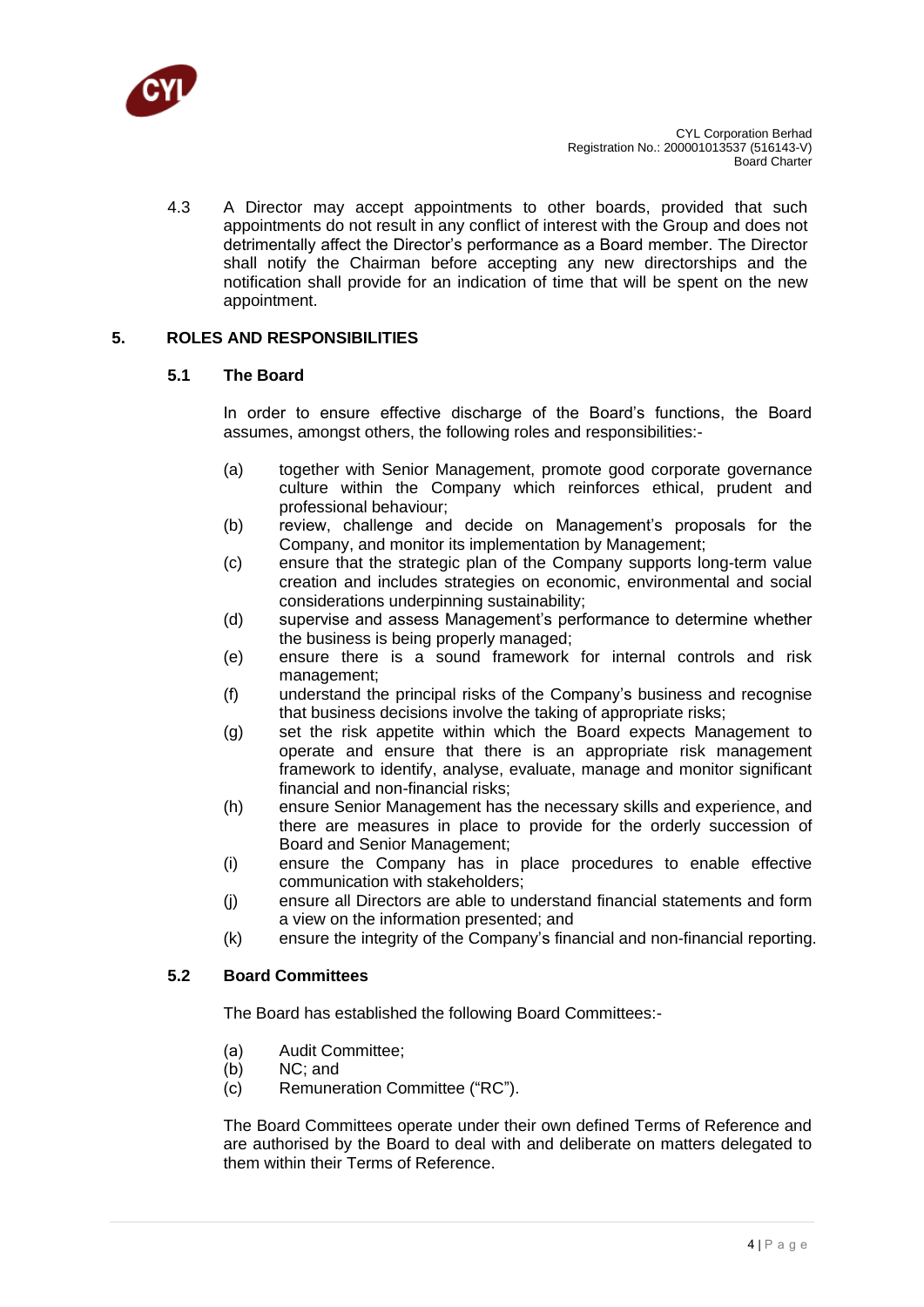

The Chairman of the respective Board Committees shall report to the Board on the outcome of the Board Committee meetings and update the Board on significant issues and concerns discussed and where appropriate, make the necessary recommendations to the Board.

In addition to the above Board Committees, the Board may establish ad-hoc Board Committees as may be deemed appropriate to assist the Board in carrying out its duties and responsibilities.

The Board is collectively responsible for any decision taken by any Board Committee. A Board Committee may only perform the tasks delegated to it by the Board and should not exceed the authority conferred on it by the Board. Decisions which by law should be made by the Board shall not be delegated to a Board Committee.

### **5.3 The Chairman**

The Chairman shall be responsible for the following:-

- (a) leading the Board in setting its values, ethical standards and good corporate governance practices in the Group;
- (b) developing corporate strategies;
- (c) attaining long-term growth objectives of the Group;
- (d) mentoring the Managing Director;
- (e) leading Board discussions, encourage active participation and allowing dissenting views to be freely expressed;
- (f) setting the agenda for Board Meetings with assistance of the Company Secretary and ensuring all relevant issues for the effective running of the Group's businesses are on the agenda;
- (g) managing the interface between Board and Management;
- (h) ensuring proper flow of information to the Board, reviewing adequacy and timing of documentary materials in support of Management's proposal and review of performance of the Company and/or Group;
- (i) ensuring effective communication with shareholders and relevant stakeholders;
- (j) ensuring compliance with all relevant regulations and legislations; and
- (k) presiding over the Board and general meetings of the Company.

The Chairman shall allow every board resolution to be voted on and ensure the will of the majority prevails. In determining policies matters, he should ensure that the following are carried out:-

- (i) all Directors are properly briefed on issues arising at Board meetings; and<br>(ii) there is sufficient time allowed for discussion on complex or contentious
- there is sufficient time allowed for discussion on complex or contentious issues and where appropriate, arrange informal meetings beforehand to enable thorough preparations.

### **5.4 The Individual Directors**

All Directors are expected to comply with their legal, statutory and equitable duties and obligations when discharging their responsibilities as Directors.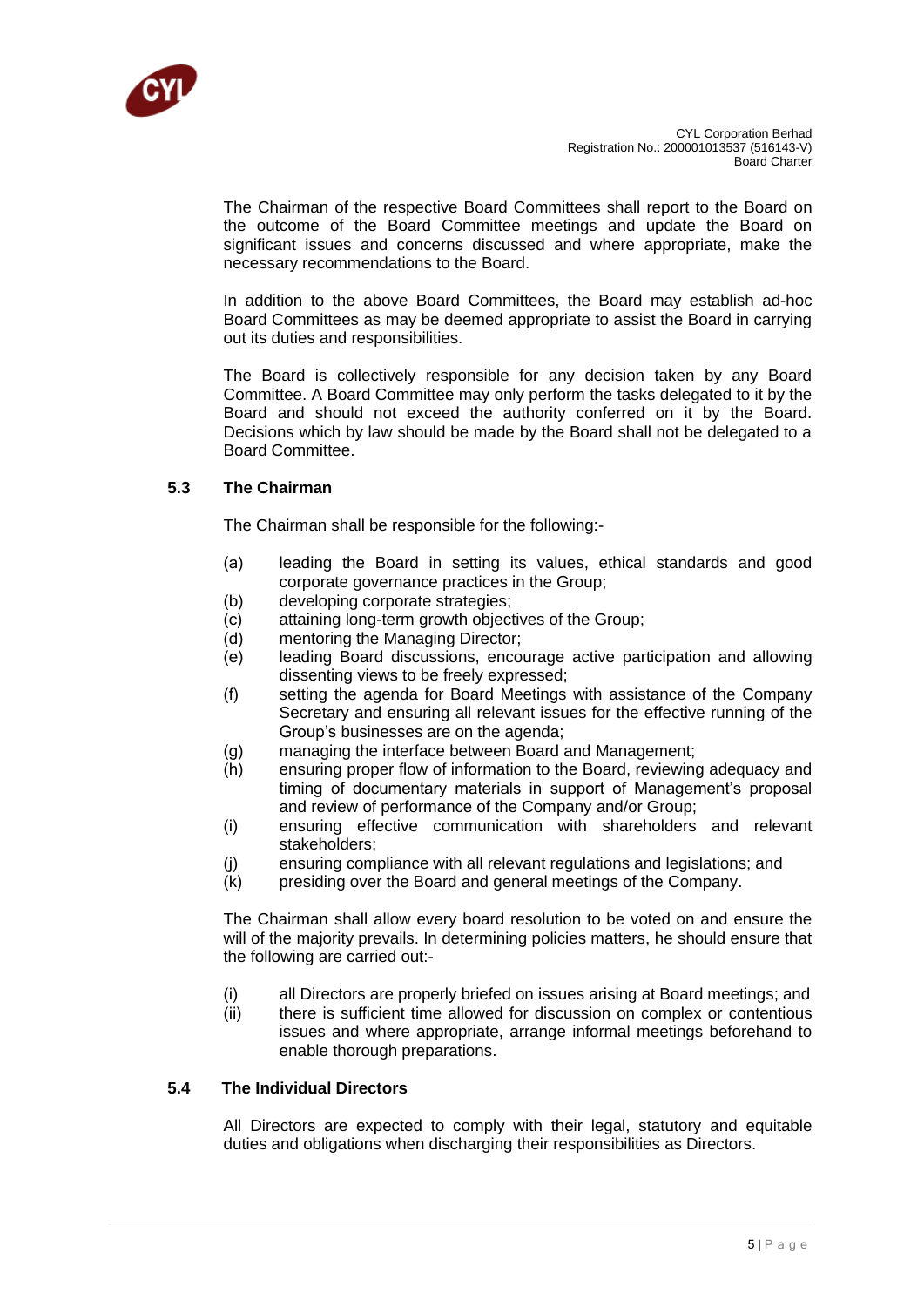

Broadly these include:-

- (a) demonstrating financial literacy required for a proper understanding of the Group's activities and associated risks, maintaining a sound understanding of the business and keeping abreast of relevant developments to ensure they are able to discharge their duties and responsibilities effectively;
- (b) reading the financial statement of the Company and carefully consider whether the disclosures are consistent with their own knowledge of the Company's affairs;
- (c) exercising reasonable care, skill and diligence that commensurate with their respective knowledge, area of expertise and experience when carrying out their duties;
- (d) objectively discharging their duties and responsibilities, and exercising their powers for a proper purpose as fiduciaries in the interests of the Company;
- (e) acting with integrity and leading by example;
- (f) devoting time to prepare for and attending Board and Board Committee and general meetings;
- (g) not to make use of any information acquired by virtue of their position to gain directly or indirectly an improper advantage for themselves or for any other person or to cause detriment to the Company; and
- (h) avoiding conflict of interests. Directors shall, as soon as practicable after the relevant facts have come to their knowledge, declare the nature of their interest at a meeting of the Directors of the Company. Each Director shall give notice to the Company of such events and matters relating to him/her as may be necessary or expedient to enable the Company and its officers to comply with the requirements of the Act.

### **5.5 The Independent Non-Executive Directors**

The Independent Non-Executive Directors shall provide independent judgment and objectivity without being subordinated to operational considerations. The Independent Non-Executive Directors help to ensure that the interests of all shareholders, and not only the interests of a particular group, and that all relevant matters and issues are objectively and impartially considered by the Board.

The roles of an Independent Non-Executive Director, amongst others, are as follows:-

- (a) provide objective and independent judgement on issues;
- (b) ensure that the interests of the Company, shareholders and stakeholders are well taken into account;
- (c) mitigate any potential conflict of interest situation that may arise in the governance of the Group;
- (d) monitor the areas of discussion, notably those where potential conflict of interest situation may arise; and
- (e) provide a check and balance to the Board.

An Independent Director must immediately disclose to the Board in the event of any change in his/her circumstances that may affect his/her objectivity and/or status as an Independent Director. In such case, the Board must review the Director's designation as an Independent Director.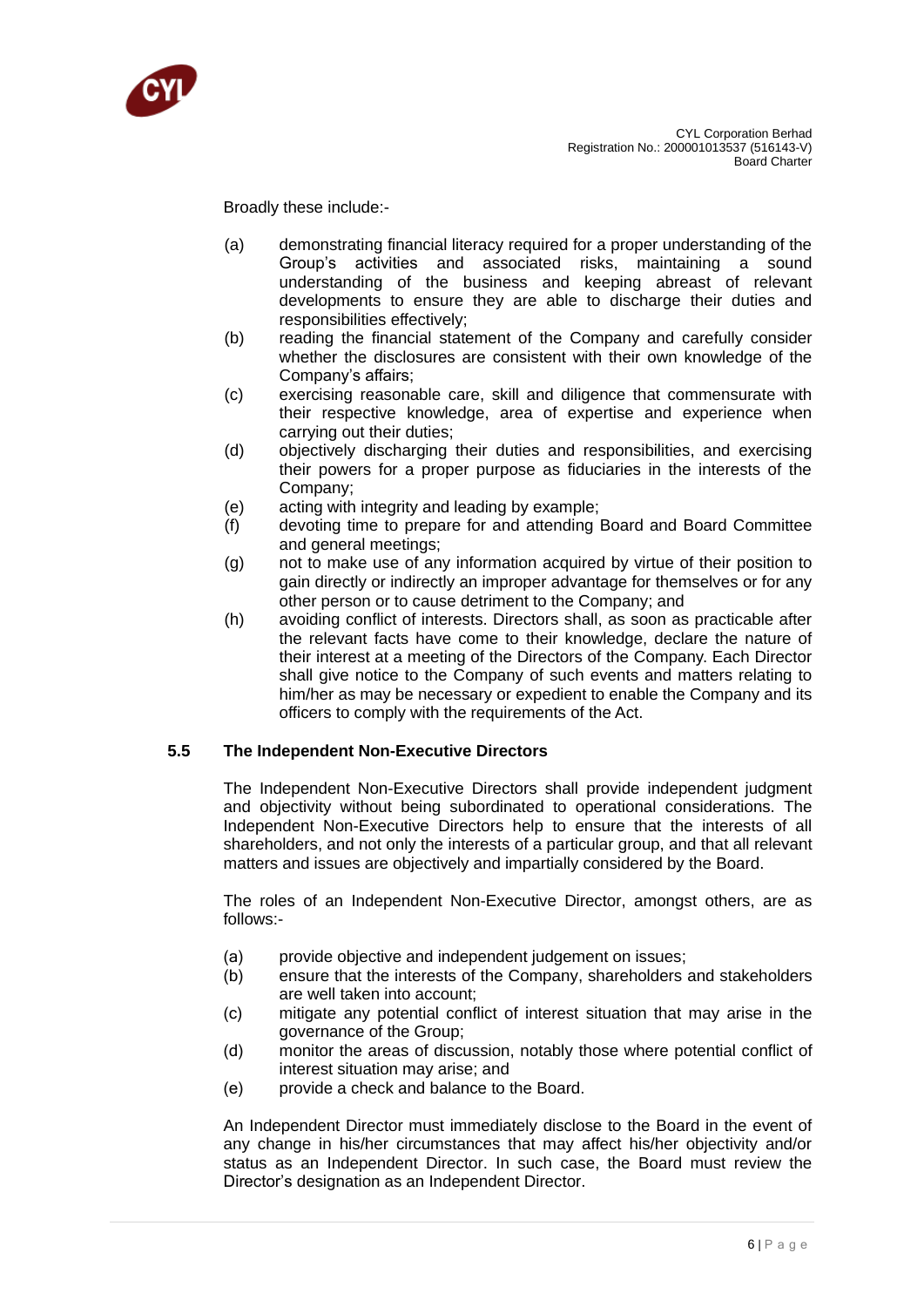

### **5.6 The Senior Independent Non-Executive Director**

The Board may appoint a Senior Independent Non-Executive Director. The Senior Independent Non-Executive Director shall:-

- (a) act as a sounding board for the Chairman;
- (b) act as an intermediary for other Directors when necessary; and
- (c) be the point of contact for shareholders and other stakeholders.

#### **5.7 The Managing Director**

The Board has delegated to the Managing Director, the authority to manage the day-to-day affairs of the Company and the authority to control the affairs of the Company in relation to all matters other than those matters that are reserved for the Board in the Board Charter.

The Managing Director has the authority to sub-delegate such authority and power to Senior Management as he/she may determine from time to time for the effective management and performance of the Group.

The role of the Managing Director, with the support of Executive Directors and Senior Management, is to:-

- (a) oversee the day-to-day operations of the Group and implement the strategies, plans, budgets and policies approved by the Board;
- (b) develop and recommend to the Board the strategic business plans, annual operating plans and budgets that support the Group's short-term and long-term strategies in consultation with the Chairman;
- (c) monitor the performance of the Group against the performance and sustainability targets and reporting to the Board;
- (d) provide strong leadership to employees of the Group;
- (e) act as a liaison between the Board and Management;
- $(f)$  drive strategic management of material sustainability matters;
- (g) assess business opportunities which are of potential benefit to the Group;
- (h) assess the principal risks of the Group and ensuring that these risks are being monitored and managed;
- (i) communicate effectively with shareholders, employees, Government authorities, other stakeholders and the public;
- (j) keep the Board fully informed of all important aspects of the Group's operations and bring material and other relevant matters to the attention of the Board in an accurate and timely manner;
- (k) ensure effective internal controls and legal compliance and governance measures are deployed; and
- (l) act within specific authorities delegated by the Board and ensure the limits of authority accorded by the Board are observed.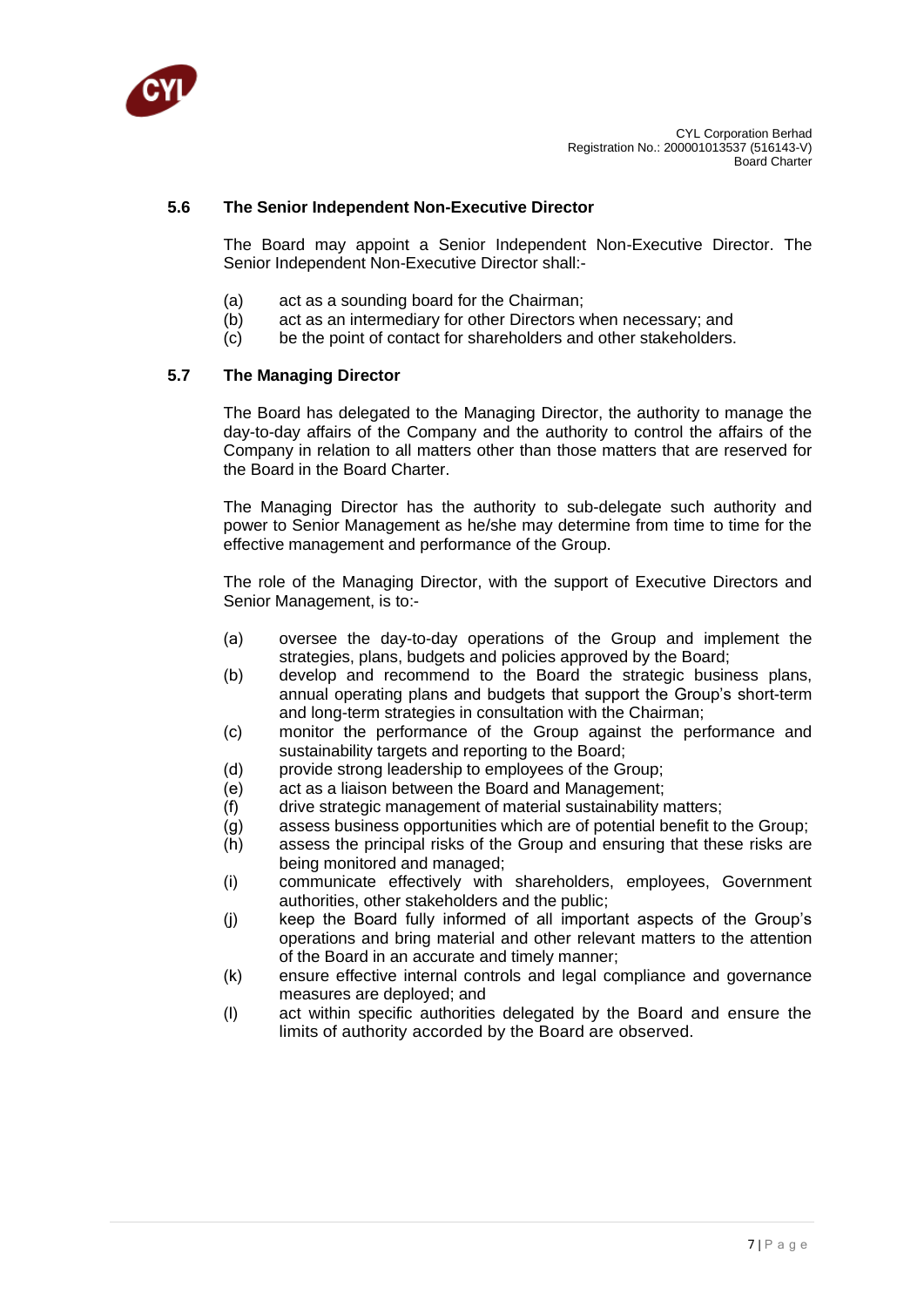

## **5.8 Senior Management**

Senior Management's role and responsibilities include the following:-

- (a) together with the Managing Director, formulate the corporate strategy for the Board's approval. Once approved, implement it accordingly;
- (b) assume day-to-day responsibility for the Company's conformance with relevant laws and regulations and its compliance framework;
- (c) achieve the performance targets set by the Board;
- (d) formulate, implement and update the Group's standard operating policies and procedures;
- (e) be alert to relevant trends in the Group's industry and operating environment;
- (f) drive strategic management of material sustainability matters;
- (g) develop, implement and manage the Group's risk management and internal control frameworks; and
- (h) provide accurate, timely and clear information to the Board to enable the Board to effectively perform its responsibilities.

### **6. MATTERS RESERVED FOR THE BOARD**

Other than those statutorily and regulatory required and the powers accorded under the Constitution, the following are matters reserved for Board deliberation and decision (nonexhaustive):-

| Leadership<br>Strategy                 | and<br>$\bullet$                           | Strategies, business plans, annual operating and capital<br>expenditure budgets and any subsequent material changes to<br>strategic direction or material deviations to the approved plans<br>and budgets.<br>Sustainability strategies, priorities and targets.<br>Corporate exercises and other arrangements or commitments<br>that may have a material impact on the Group.<br>Commencement or settlement of litigations that may have a<br>material impact on the Group.<br>New business ventures or activities and cessation of any of the<br>Group's material business or operations. |
|----------------------------------------|--------------------------------------------|---------------------------------------------------------------------------------------------------------------------------------------------------------------------------------------------------------------------------------------------------------------------------------------------------------------------------------------------------------------------------------------------------------------------------------------------------------------------------------------------------------------------------------------------------------------------------------------------|
| Capital<br><b>Structure</b>            | and<br>$\bullet$                           | Changes to the Company's share capital such as issuance of<br>new shares or securities, share buybacks, treatment of<br>treasury shares, reduction of capital etc.<br>Changes to the Group's corporate structure such<br>as<br>acquisitions and divestments, disposals, dissolution<br>οf<br>subsidiaries etc.                                                                                                                                                                                                                                                                              |
| Financial<br><b>Risk</b><br>Management | and<br>$\bullet$<br>$\bullet$<br>$\bullet$ | financial<br>The Company's audited<br>statements<br>and<br>interim/quarterly financial reports.<br>Dividend policy, interim or final dividends of the Company.<br>Borrowings, financing arrangements and fund-raising exercises<br>of the Group.<br>Any significant change in the accounting policies of the Group.<br>Treasury policies, limits of authority, provision of guarantee and<br>creation or issuance of debentures, mortgages, charges or<br>securities etc. over the Group's assets.                                                                                          |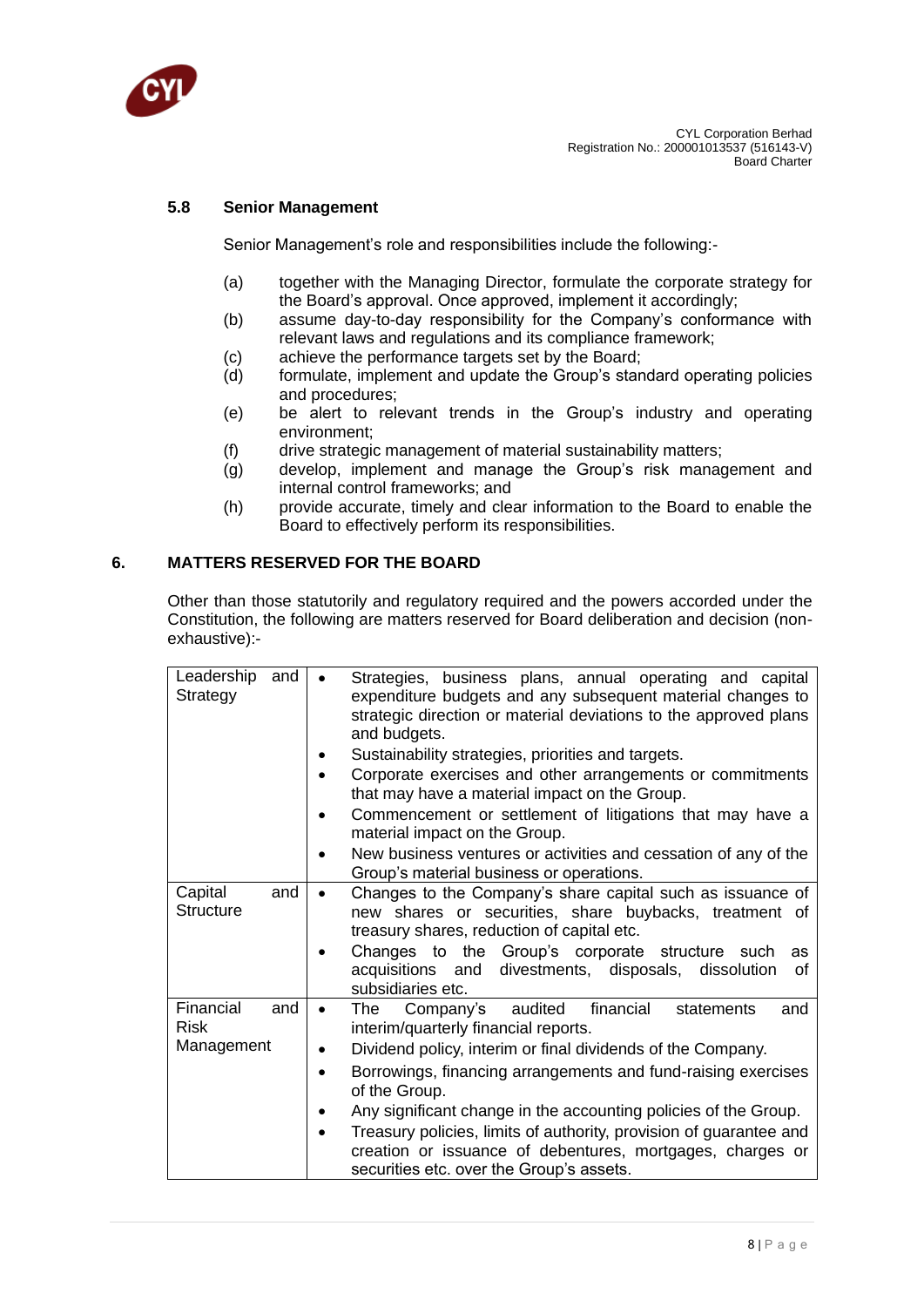

| Financial<br>and    | Related party transactions of the Group.<br>$\bullet$                                                                                                     |
|---------------------|-----------------------------------------------------------------------------------------------------------------------------------------------------------|
| <b>Risk</b>         | Risk appetite within which the Board expects Senior<br>$\bullet$                                                                                          |
| Management          | Management to operate.                                                                                                                                    |
|                     | Policies, frameworks and procedures governing compliance,                                                                                                 |
|                     | risk oversight and management to identify, analyse, evaluate,                                                                                             |
|                     | manage and monitor significant financial and non-financial                                                                                                |
|                     | risks.                                                                                                                                                    |
|                     | Change in financial year end.                                                                                                                             |
| Human Capital       | Appointment, re-election, resignation and termination<br>of<br>$\bullet$<br>Directors of the Company.                                                     |
|                     | Formation of the Company's Board Committees, appointment<br>of members of Board Committees.                                                               |
|                     | Evaluation of the Board and Board Committees.<br>$\bullet$                                                                                                |
|                     | Succession planning for the Board and Senior Management.                                                                                                  |
|                     | and<br>termination of Senior<br>Appointment<br>Management                                                                                                 |
|                     | executives, their remuneration packages and compensation<br>schemes.                                                                                      |
| <b>Stakeholders</b> | Policies regulating the Company's relations with its primary<br>$\bullet$<br>stakeholders and the significant issues arising from these<br>relationships. |
| Statutory,          | Amendments to the Constitution and the Terms of Reference of<br>$\bullet$                                                                                 |
| Regulatory and      | Board Committees of the Company.                                                                                                                          |
| Administrative      | Appointment, re-appointment or removal of the external                                                                                                    |
| <b>Matters</b>      | auditors of the Company to be put to the shareholders.                                                                                                    |
|                     | Appointment and removal of the Company Secretaries.                                                                                                       |
|                     | Issuance of circulars and notices to the shareholders of the                                                                                              |
|                     | Company.                                                                                                                                                  |

# **7. BOARD MEETINGS**

- 7.1 The proceedings of Board meetings shall be in accordance with the Constitution of the Company.
- 7.2 Board meetings shall conduct at least four (4) times on a quarterly basis in each financial year, with additional meetings to be convened as and when necessary. The Company Secretary shall in advance prepare and distribute to all Directors a timetable for the meetings for the year.
- 7.3 The notice of every Board meeting and meeting materials shall be given in writing at least five (5) business days (or a shorter period where it is unavoidable) prior to the meeting to the Directors.
- 7.4 The Chairman, together with Management and the Company Secretary, shall undertake the primary responsibility for preparing the agenda for the Board meetings. The agenda shall include, amongst others, matters specifically reserved for the Board's decision, high-priority strategic issues and where required, operational issues. The Board shall record its deliberation, in terms of the issues discussed, and the conclusions thereof, in discharging its duties and responsibilities.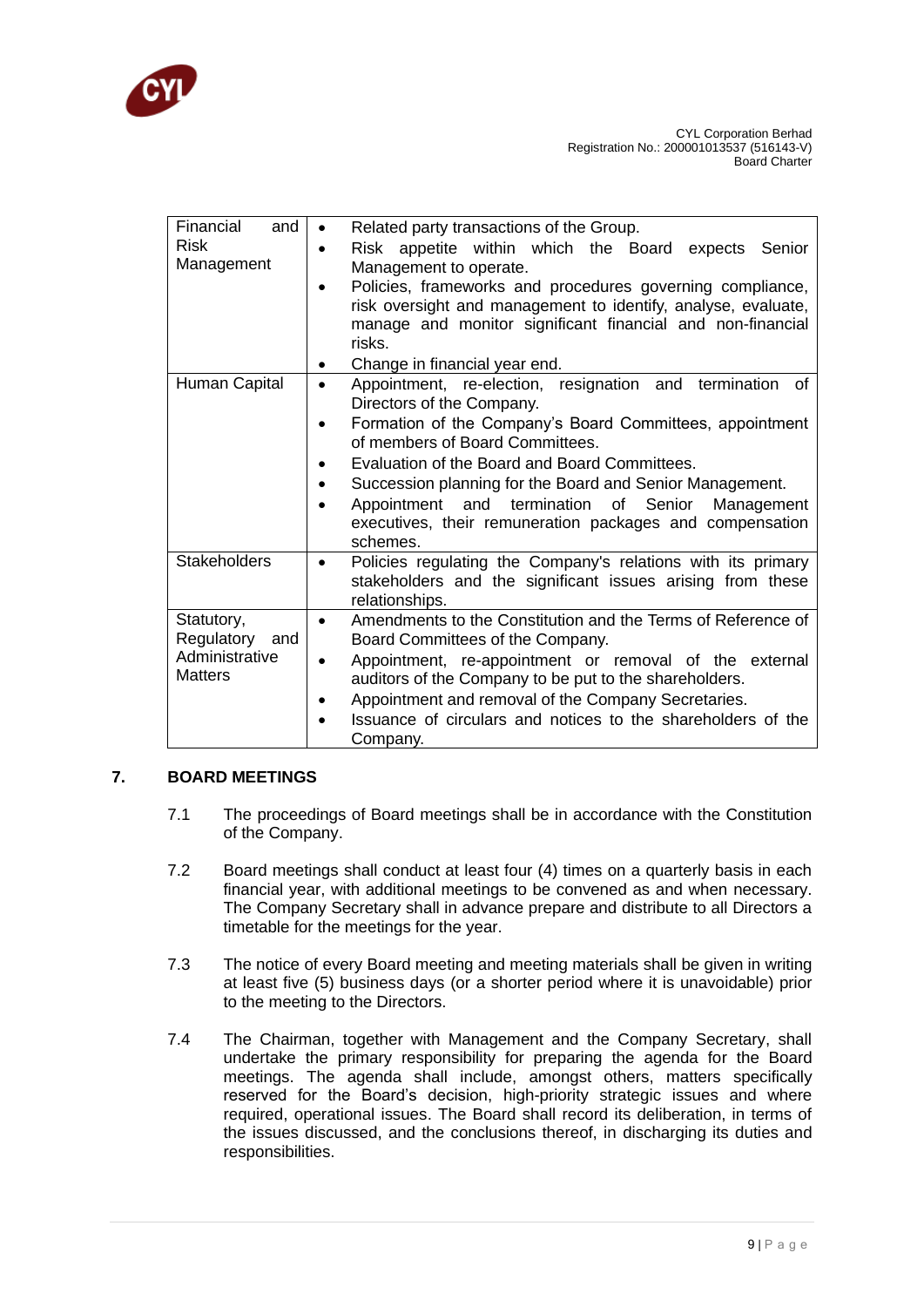

- 7.5 Management is responsible for providing the Board with the required information. Each Director will, prior to attending the meetings, review all materials provided by the Company relating to matters to be considered at the meetings.
- 7.6 Management and external advisers may be invited to attend Board meetings to provide additional insights and professional views, advice and explanations on specific items on the meeting agenda.
- 7.7 Minutes are prepared following a Board meeting and are circulated in draft form. The draft minutes will be re-circulated with the Board papers in readiness for signing at the following meeting. The practice is for minutes to record processes and decisions rather than a historical narrative of the discussion or concluding remarks of final decisions made. If one or more Directors request their opinion to be noted, the Company Secretary shall comply with the request. If any Director holds dissenting views to those of any of the other Directors on a matter discussed at a Board meeting, the Board minutes will be clearly reflected, including the rationale for the conflicting view.
- 7.8 The Board minutes of each Board meeting shall be kept at the Registered Office of the Company and be made available for inspection by any Director during office hours.
- 7.9 The Chairman shall ensure that Board Committee meetings are not combined with the main Board meetings as to enable objective and independent discussion during the meetings.

### **8. DIRECTORS' INDUCTION AND TRAINING**

- 8.1 Each newly appointed Director is expected to participate in an induction program on appointment and undertake ongoing education and training to maintain the skills and knowledge required to perform his/her role effectively.
- 8.2 A newly appointed Director is to undergo the Mandatory Accreditation Programme as required by Bursa Securities within four (4) months of being appointed as required under the MMLR if he/she is appointed for the first time as a director of a listed issuer.
- 8.3 Directors are required to attend relevant training courses or seminars at periodic intervals to keep themselves abreast with development pertaining to the oversight function of Directors as well as updates on technical matters.
- 8.4 The Board, with assistance from the NC, shall identify the training needs and suitable training programmes for the Directors. The summary of training programmes attended by the Directors in each financial year will be disclosed in the Annual Report.

# **9. BOARD PERFORMANCE**

On an annual basis, the Board, with the assistance of the NC, shall assess the effectiveness of the individual Directors, the Board as a whole and the Board Committees. Reference shall be made to the Terms of Reference of the NC.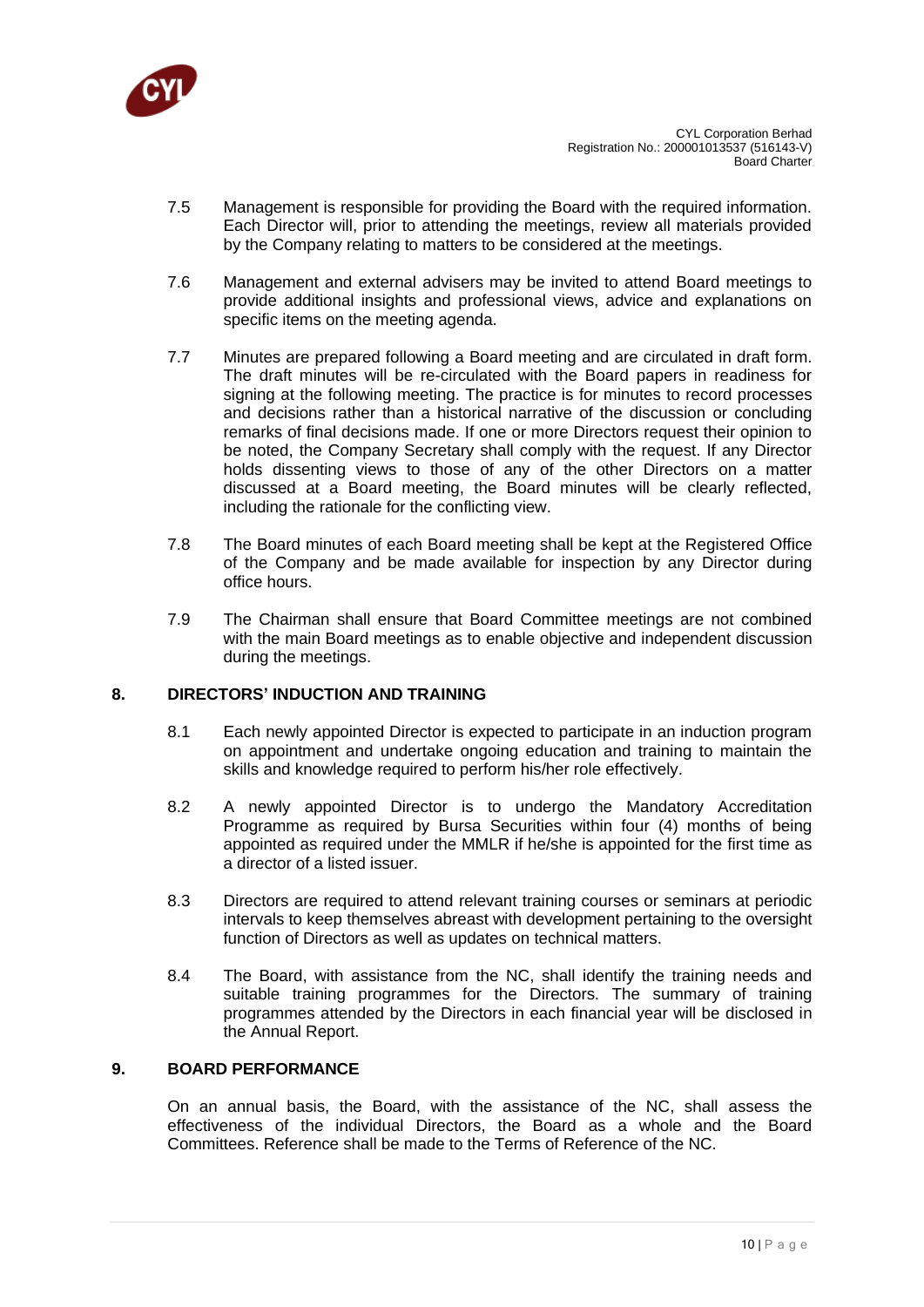

#### **10. REMUNERATION OF DIRECTORS AND SENIOR MANAGEMENT**

- 10.1 The Board recognises the importance of attracting, motivating and retaining highly qualified members of the Board is essential for steering the Company towards the realisation of its business objectives and strategic goals.
- 10.2 The RC is tasked by the Board to evaluate and assess the remuneration of Directors and Senior Management on a yearly basis and make the appropriate recommendations to the Board on the remuneration framework and packages of Directors and Senior Management.
- 10.3 The Directors shall abstain from deliberations and voting on their own remuneration. The performance of Directors is measured by the Directors' contribution to both the Board and the Company. The Executive Directors' remuneration is structured according to the skills, experience and performance of the Executive Directors.
- 10.4 In the case of Non-Executive Directors, the determination of their remuneration is a matter for the Board as a whole and the level of remuneration reflects the experience and level of responsibility undertaken by the particular Non-Executive Director.
- 10.5 Directors who are shareholders and controlling shareholders with a nominee or connected Director on the Board shall abstain from voting on the resolution to approve directors' fees and benefits at the AGMs.

#### **11. SHARE DEALINGS BY BOARD MEMBERS**

- 11.1 Board members are allowed to hold shares in the Company as this would increase the focus of Board members on the Company's performance and share value and in turn, enhance shareholders' value.
- 11.2 When buying or selling shares, Board members must strictly observe the provisions of the Constitution of the Company, relevant legislative or regulatory procedures and any other procedural recommendations that may be prescribed by the Board from time to time.

### **12. FINANCIAL REPORTING**

- 12.1 In presenting the financial performance during quarterly reporting and at the end of the financial year, the Board aims to present a balanced, clear and meaningful assessment of the Group's financial performance and prospects.
- 12.2 The Board shall ensure that the financial statements are prepared in accordance with the approved accounting standards and the Act, so as to give a true and fair view of the state of affairs of the Company and the Group.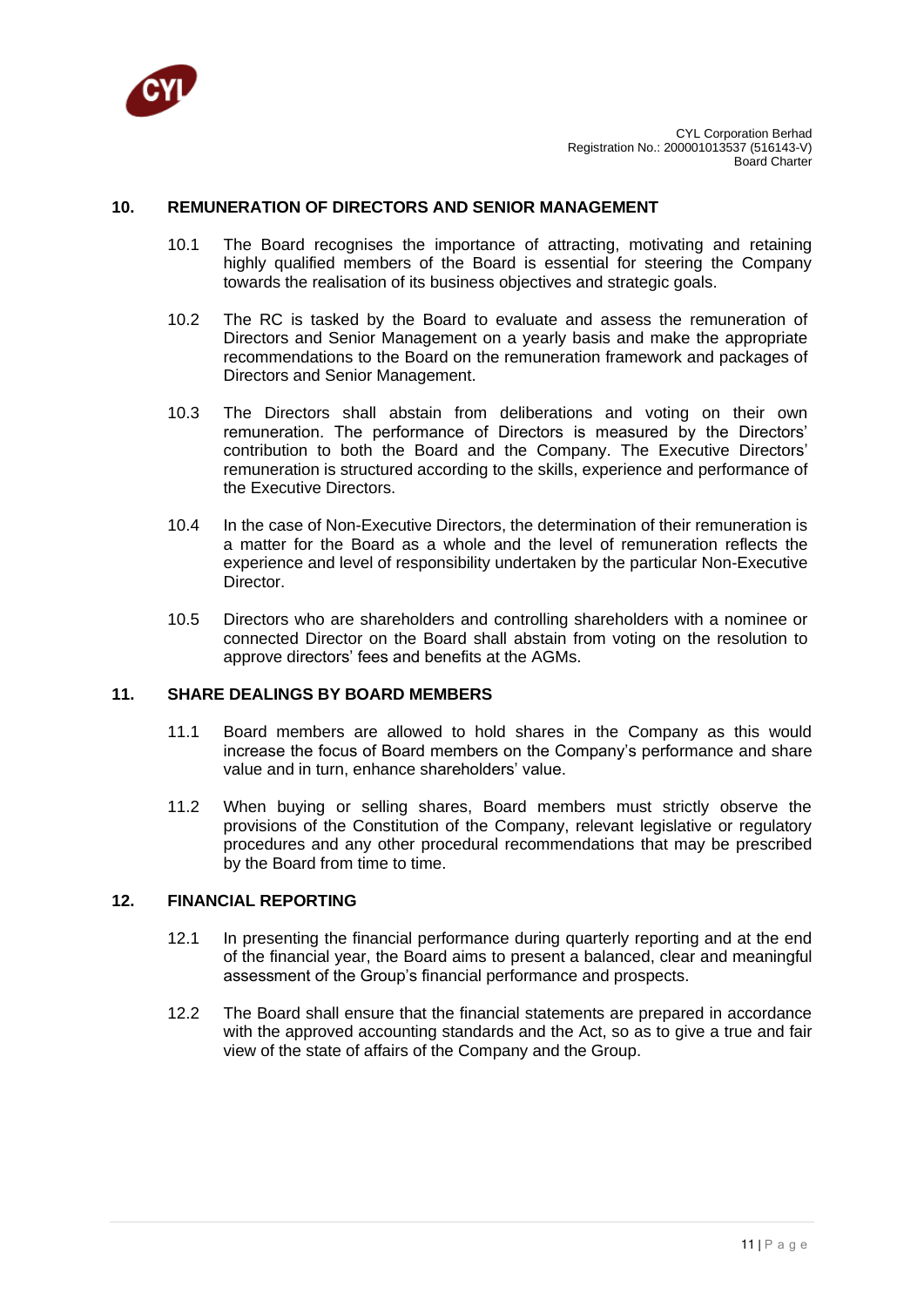

#### **13. MANAGEMENT OF RISKS**

- 13.1 The Board regards risk management as an integral part of the business operation and considers good risk management a key factor in the development of corporate strategies and investment decisions. The objective of risk management is to identify, assess, manage and monitor the risks to which the business is exposed – internally and externally.
- 13.2 The Board must appreciate the business risks and key performance indicators affecting the ability of the Company to achieve its strategic goals and objectives.

#### **14. COMPANY SECRETARY**

- 14.1 The appointment or removal of Company Secretary of the Board shall be the prerogative of the Board as a whole. The Secretary appointed should be suitably qualified and competent in order to support the Board in carrying out his/her roles and responsibilities.
- 14.2 All Board Members have unrestricted access to the advice and services of the Company Secretary for the purposes of the Board's affairs and the business.
- 14.3 The responsibilities of a Company Secretary shall include:-
	- (a) advising the Board on its roles and responsibilities;
	- (b) advising the Board on corporate disclosures and compliance with the Act and MMLR of Bursa Securities;
	- (c) ensuring that Board procedures and applicable rules are observed during meetings;
	- (d) attending and recording minutes of the Board and Board Committee meetings and facilitating communications;
	- (e) maintaining records of the Board and Board Committees and ensuring effective management of the Company's statutory records;
	- (f) monitoring corporate governance developments and assisting the Board in applying corporate governance practices to meet the Board's needs and stakeholders' expectations;
	- (g) managing processes pertaining to the AGMs and general meetings; and
	- (h) carrying out other functions as may be directed by the Board from time to time.

# **15. ACCESS TO INDEPENDENT ADVICE AND INFORMATION**

- 15.1 Board members shall:-
	- (a) have full and unrestricted access to any information pertaining to the Company or the Group that is required for the discharge of its duties;
	- (b) have full and unrestricted access to the advice and services of the Company Secretary; and
	- (c) be able to obtain independent professional or other advice in the furtherance of their duties and responsibilities at the expense of the Company.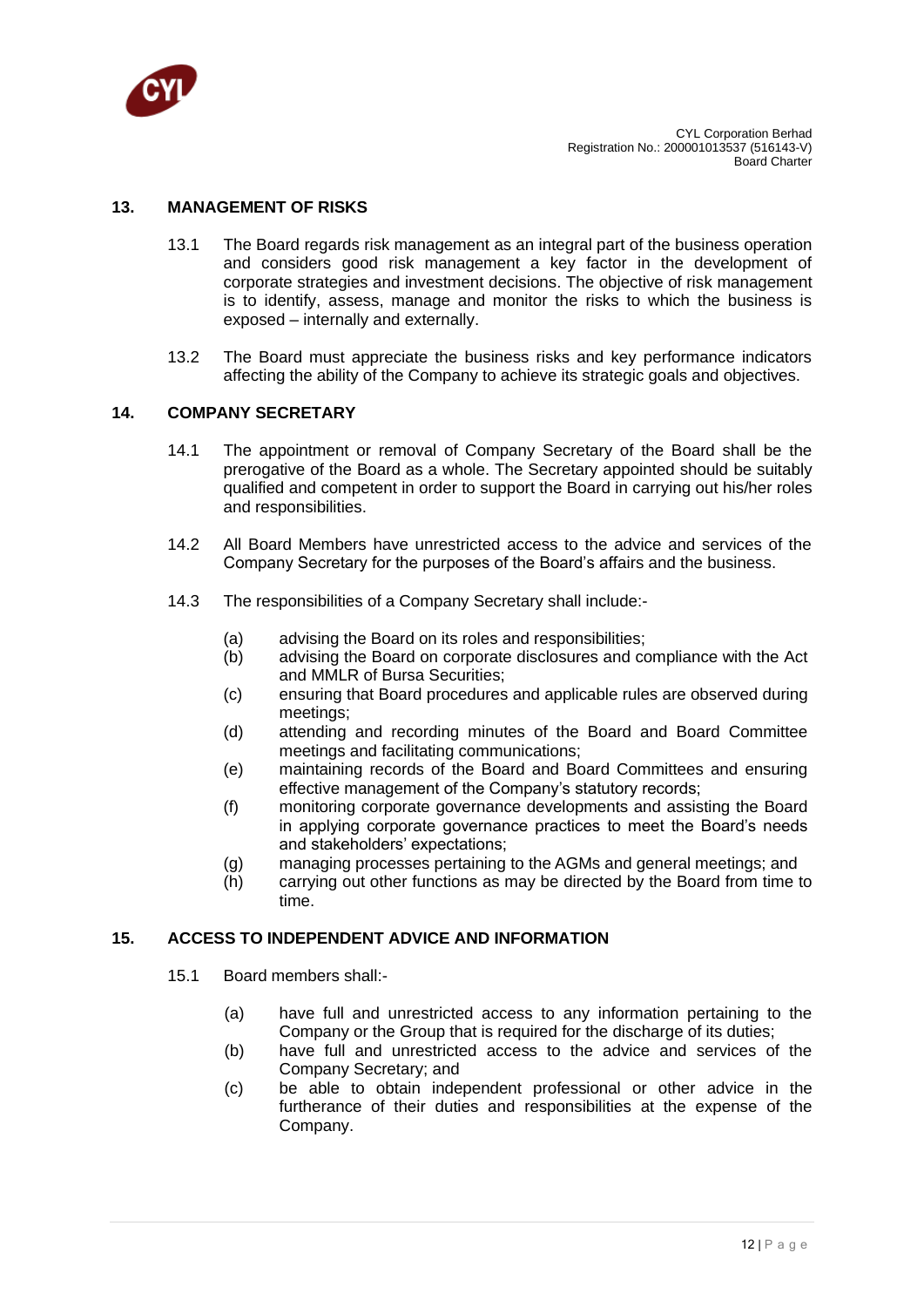

- 15.2 If a Director considers such advice necessary for the discharge of his/her duties and responsibilities as Director and, for the benefit of the Company, such Director shall first discuss it with the Chairman and, having done so, be free to proceed, where appropriate.
- 15.3 Subject to prior approval of the Chairman, the expense of the advice will be reimbursed by the Company but the Director will ensure, so far as is practicable, that the expense is reasonable.
- 15.4 Independent advice sought shall exclude those of personal interests relating to the Director's personal disputes in matters that are not related to or affect the Board or the Company as a whole.

### **16. RELATIONSHIP WITH SHAREHOLDERS AND STAKEHOLDERS**

- 16.1 The Board shall communicate and interact regularly via different platforms such as Company's AGMs, media interviews, road shows, announcements to Bursa Securities and other social media in updating the status of Company's performance, direction and strategies to shareholders and stakeholders.
- 16.2 AGMs and Extraordinary General Meetings (collectively "General Meetings") of the Company are to be conducted in an efficient manner and serve as important channel for shareholders communication. Key elements for this include the supply of comprehensive and timely information to shareholders and the encouragement of active participation at the General Meetings.
- 16.3 The Board will focus its efforts on the following best practices to enhance the effectiveness of the General Meetings:-
	- (a) ensure the notice of AGM is given at least twenty-eight (28) days before the date of the AGM;
	- (b) all Directors are to attend the General Meetings;
	- (c) ensure that each item of special business included in the notice of AGM is accompanied by a full explanation of the effects of the proposed resolution;
	- (d) ensure that the notice of AGM states which Directors are standing for election or appointment, with a brief description on their age, relevant experience, designation in the Company, list of directorships, date of appointment to the Board, membership in any Board Committees, details of any interest, position or relationship that might influence, or reasonably be perceived to influence, in a material respect their capacity to bring an independent judgement to bear on issues before the Board and to act in the best interests of the Company as a whole and whether the Board is in support of the re-election or appointment and the reasons;
	- (e) ensure that the Chairman of the General Meetings provides reasonable time for discussion at the General Meetings;
	- (f) ensure that General Meetings support meaningful engagement between the Board, Senior Management and shareholders;
	- (g) ensure that the resolutions set out in the notice of General Meetings are voted by poll;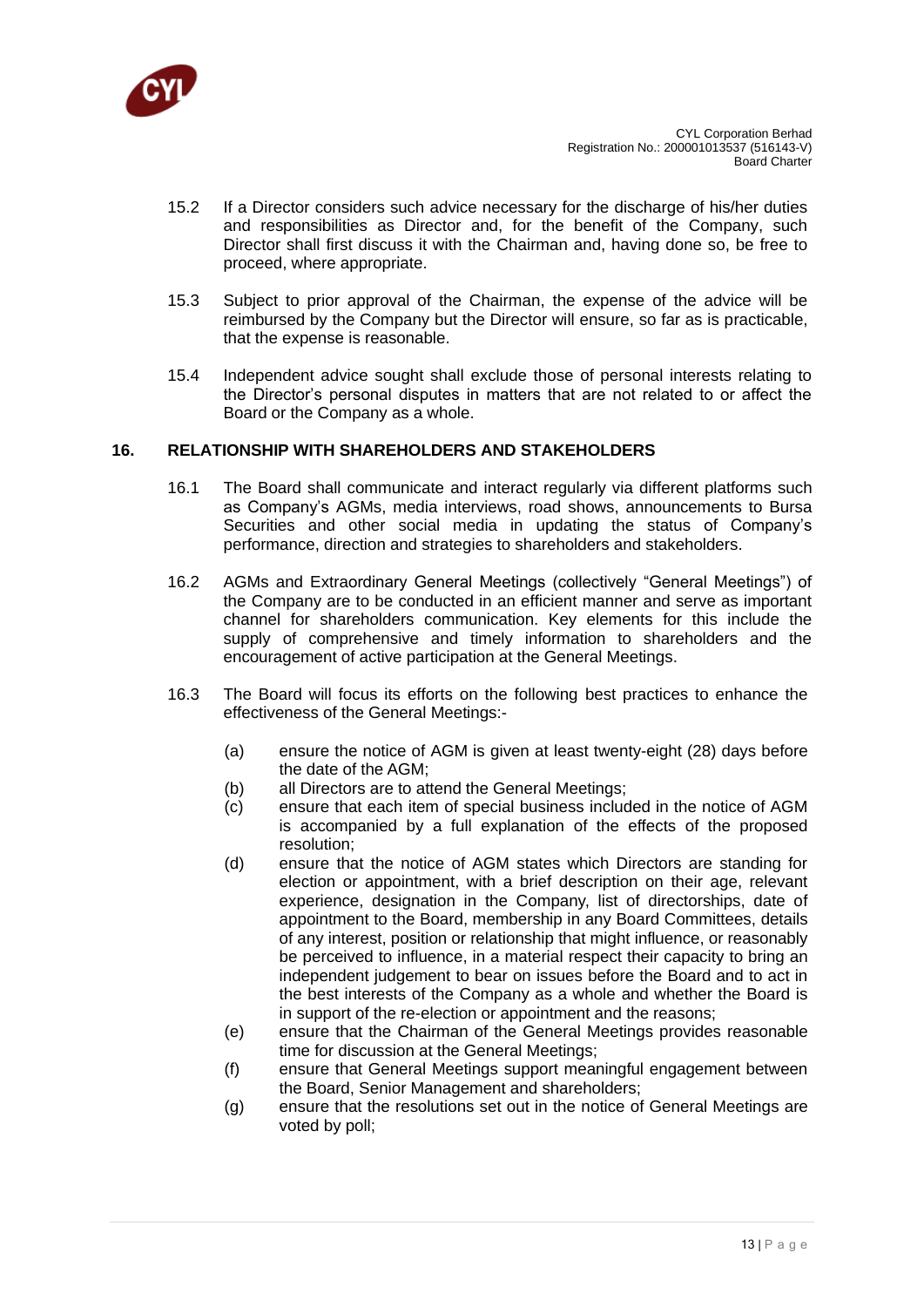

- (h) ensure that at least one (1) scrutineer is appointed to validate the votes cast at each of the General Meetings. Such scrutineer must not be an officer of the Company or its related corporation, and must be independent of the person undertaking the polling process;
- (i) ensure that there is a channel of communication for feedback and queries from shareholders; and
- (j) ensure minutes of the General Meetings will be circulated to shareholders or uploaded onto the Company's website no later than thirty (30) business days after the General Meetings.
- 16.4 The Board shall also implement a corporate disclosure policy which would be applied to the Company and the Group. The objective of the Company's Corporate Disclosure Policy is to have in place an efficient procedure for management of information which promotes accountability for the disclosure and dissemination of material information to the investing public and in turn build good investor relations with the investing public. The Policy is made available for reference in the Company's website at www.cylcorporation.com.

### **17. CODE OF CONDUCT**

The Group is committed to the highest standards in the conduct of its businesses and operations. To this end, the Board has established the Code of Conduct ("Code") which applies to and provides guidance on the standards of behaviour expected of all Directors and employees the Group.

### **18. ENVIRONMENTAL, SOCIAL AND GOVERNANCE**

- 18.1 The Board recognises the need for strategies and plans to promote and contribute towards sustainable development, with particular focus on the environmental, social and governance aspects of business.
- 18.2 The Company will constantly strive to maintain a safe and conducive work environment for its employees and adopts documented policies and procedures as part of its commitment towards Quality, Health, Safety and Environment.

### **19. ANTI-CORRUPTION AND BRIBERY**

- 19.1 The Group adopts a zero-tolerance approach to all forms of bribery and corruption as spelt out in its Anti-Corruption and Bribery Policy ("ACB Policy").
- 19.2 The ACB Policy applies to all individuals working at all levels and grades, including senior managers, Directors (including executive and non-executive), employees (permanent, contract and temporary), business partners, contractors, consultants, casual staff, agents, representatives, or any other persons associated with the Group.

#### **20. WHISTLEBLOWING POLICY**

20.1 The Group is committed to the values of transparency, integrity, impartiality and accountability in the conduct of its business and affairs. For this purpose, the Board has established the Whistleblowing Policy to provide an avenue for stakeholders to raise concerns.